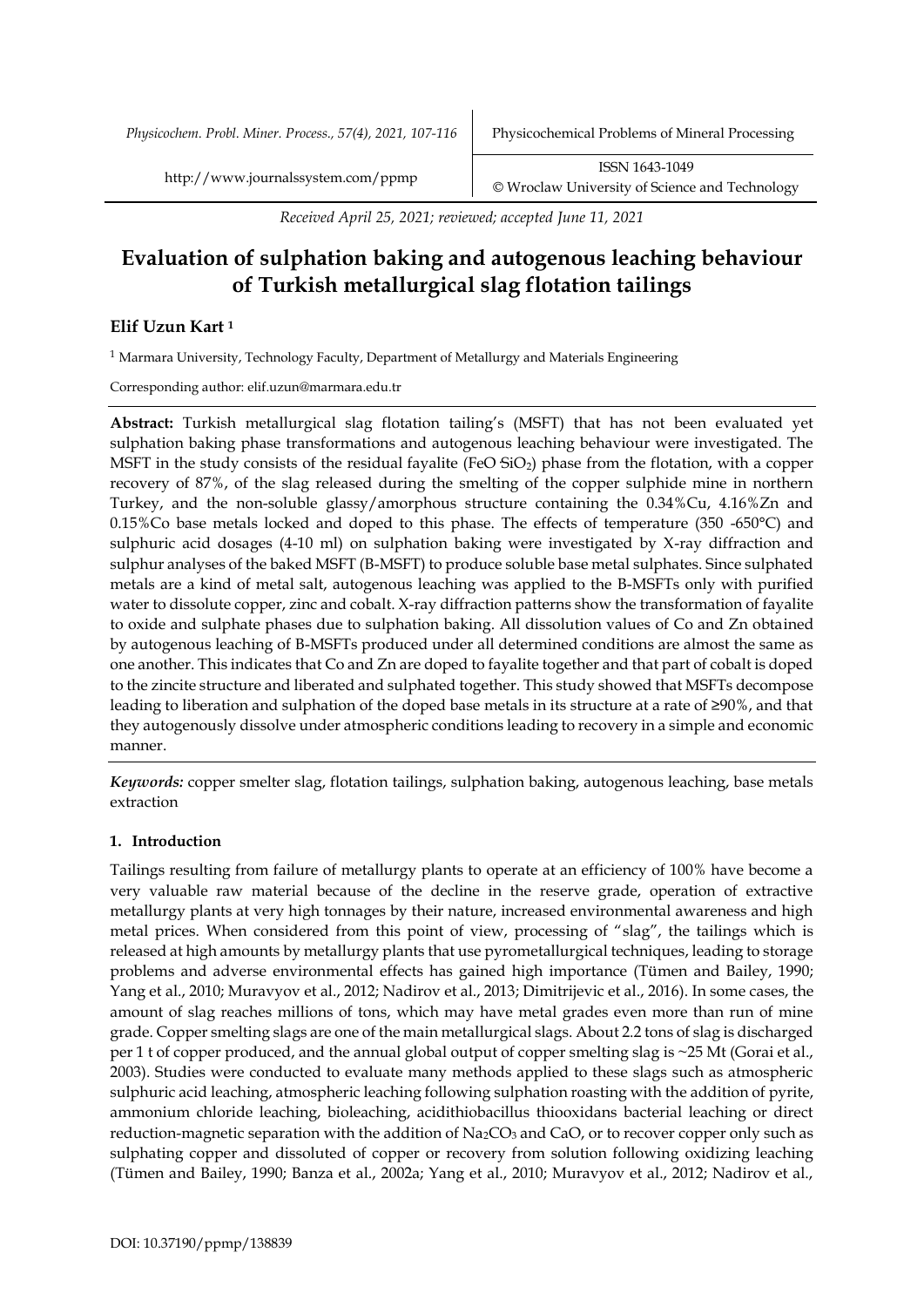2013; Miganei et al., 2017; Mikoda et al., 2019; Li et al., 2019; Song et al., 2019; Gabasiane et al., 2019). Recently, because of its valuable metal and copper contents, copper in slags is recovered by a new flotation process in many smelting plants. However, this method recovers only copper as a base metal from slags, while structures containing Co, Zn, Al, Au etc. remain as flotation wastes. This fact prompted us to find new ways to copper smelting slag flotation tailings processing (Nadirov et al., 2013). Chemical composition of copper smelting slags varies, depending on the reserve origin. In the tailings of which 85-88% of the free copper and compounds are removed through flotation, generally the main components are Fe and  $SiO<sub>2</sub>$  promoted that is chemically inert phase as named fayalite (Scales, 1986; Demopoulos, 1998; Langmuir et al., 2006; Perederiy and Papangelakis, 2017). Fayalite is an amorphous slag phase with the general formula of FeO  $SiO<sub>2</sub>$ , which has magnetic property due to wustite (FeO) and magnetite (FeO·Fe<sub>2</sub>O<sub>3</sub>) complexed with  $SiO<sub>2</sub>$ , is glassy due to silicon, and has doped Co/Cu/Ni/Zn etc. base metals in the silicon lattice due to rapid cooling (Li et al., 2009; Perederiy et al., 2012). For such tailings which have base metal contents at beneficiable grade, much effort has been increasingly placed on hydrometallurgical processes to recover (Herreros et al., 1998). However, due to the amorphous structure, issues such as extraction of the doped base metals due to chemical inertia property and silica gel formation in direct leaching have constituted an obstacle to industrial applications. Additionally, for copper smelting slag flotation tailings, only a single study was developed in which copper was recovered using hydrometallurgical methods with ferric leaching, and all other studies and evaluations were conducted on copper smelter slags (Carranza et al., 2009).

Unlike all studies conducted in literature, this study aimed to examine the mineralogical transformation of MSFT with sulphation baking at different temperatures and acid dosages, and to determine the dissolution behaviour of Cu, Co, Zn base metals doped fayalite by atmospheric autogenous leaching of B-MSFTs.

## **2. Materials and methods**

## **2.1. Materials, characterisation and analysis of samples**

The Cu/Zn/Co doped fayalite, which is the Turkish Metallurgical Slag Flotation Tailings (MSFT), was used in all experimental studies. The X-ray diffraction pattern for mineralogical composition and the chemical composition of the MSFT samples studied are given in Fig. 1 and Table 1, respectively. Quantitative determination of 34 elements and minerals in the MSFT was performed by ICP-AES and X-ray diffractometer, respectively.



F:Fayalite; CS:Copper Sulphur; Q:Quartz; M:Magnetite; ZO:Zincitte

Fig. 1. X-ray diffraction pattern of the MSFT

Table 1. Chemical composition of the MSFT

| Element             | Fe | ้น |       |  |
|---------------------|----|----|-------|--|
| $\mathbf{O}/$<br>70 |    | 34 | 0 1 E |  |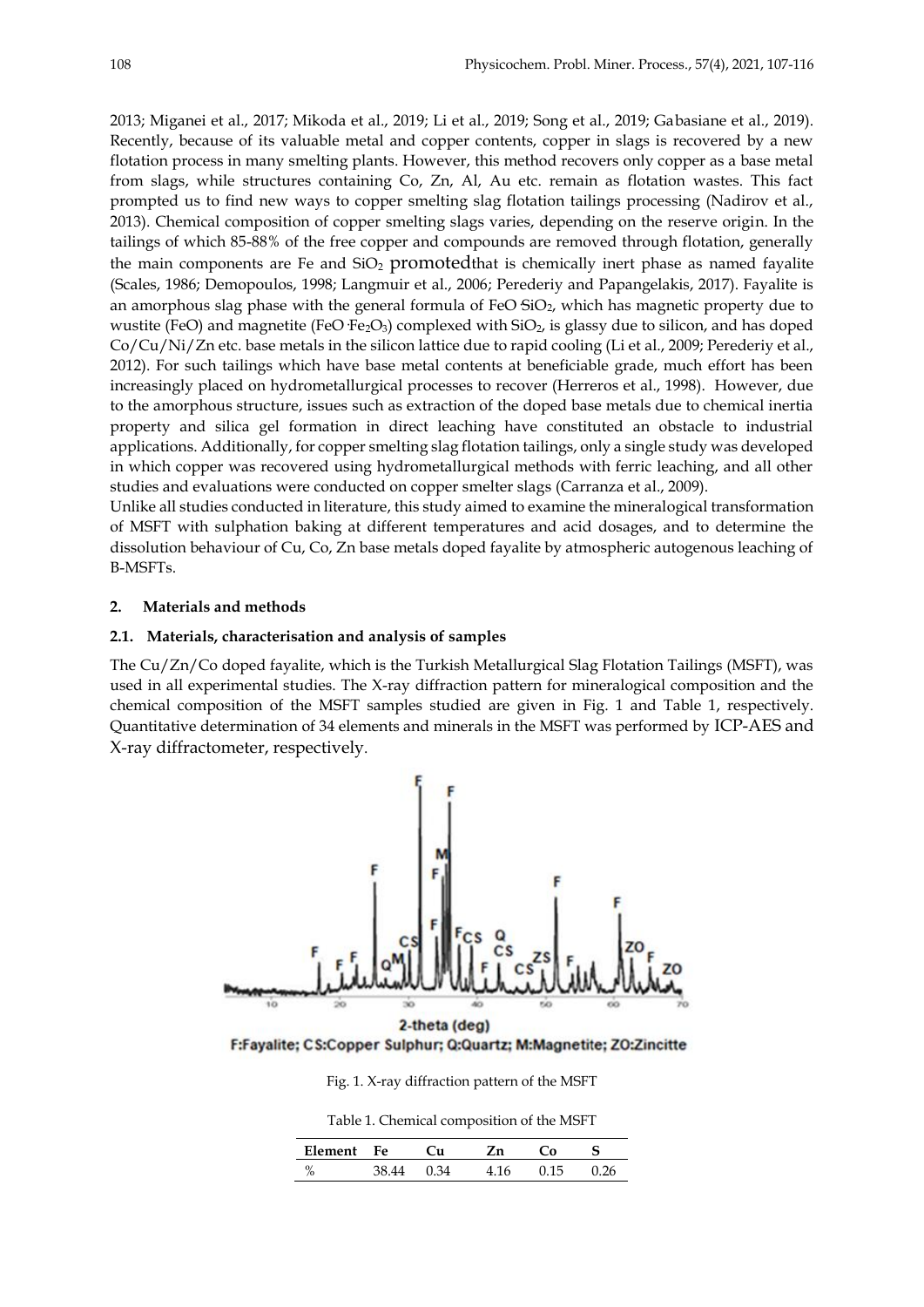MSFT consists of 67.6% fayalite (Fe $_2$ SiO<sub>4</sub>), 15.9% magnetite (FeO.Fe $_2$ O<sub>3</sub>), 6.7% zincite (ZnO) and 9.8% quartz (SiO2). As indicated by the XRD pattern, unlike the elemental content, there is no mineral peak containing any base metal except for zinc, copper and iron. This further emphasized that base metals are doped to the fayalite crystal lattice structure. Free zinc is observed in zincite while iron is observed in the fayalite and magnetite structures. The ICP-AES analysis performed after the chemical fusion of the MSFT showed that there are Fe (38.44%), Cu (0.34%), Zn (4.16%) and Co (0.15%) base metals at limits recoverable in economic quantities. The MSFT has magnetic property due to its magnetite content of about 16%. Since they are flotation tailings, no size reduction was applied to the MSFT and the grain size was found to be under 56µm at a rate of 80%.

In the sulphation baking and autogenous leaching experiments Sigma Aldrich (MERCK) grade concentrated sulphuric acid of 96% by weight ( $p:1.84 \text{ g/cm}^3$ ) and de-ionized water were used, respectively. Elemental analysis was performed by ICP-AES 34 elements for leaching experiments and X-ray diffraction and atomic adsorption spectrometry analysis for baking experiments.

## **2.2. Sulphation baking of MSFT**

Sulphation baking experiments were performed in 50ml pyrex reactor. In each experiment, 10g of MSFT of which physical water (moisture) had been removed and which had been stored in vacuum containers. Physical water of the MSFT had been removed by keeping in a furnace at 105°C for 24 hours. The variable parameters in the baking experiments were the baking temperature and the amount of sulphate added. The literature reviews demonstrated thermal treatment temperatures ranging from 400 to 1200°C for copper smelting slags (Gorai et al., 2003; Shen and Forssberg, 2003). Based on stoichiometric calculations, the lower and higher amounts to sulphate the base metals (Cu, Co, Zn) doped to the MSFT were calculated, and it was decided to add 4, 6, 8 and 10ml H<sub>2</sub>SO<sub>4</sub>.

In sulphation baking experiments, 10g of MSFT was placed in a pyrex reactor and then 4, 6, 8 and 10 ml of sulphuric acid was poured on to MSFT. The prepared pulp was placed in a furnace, and after reaching the desired temperature, baked for 1 hour. The B-MSFT was transferred to a vacuum desiccator and allowed to cool to room temperature, and the weight difference was calculated after weighing on an analytical scales to find the amount of sulphur after the elemental analysis. All baking experiments, the experimental parameters and the measurements/calculations of weight changes are given in Table 2.

| <b>Baking</b><br>Temperature<br>$\rm ^{\circ}C$ | <b>Baking</b><br>Time<br>h | Amount of<br>H <sub>2</sub> SO <sub>4</sub><br>ml | Amount of<br>H <sub>2</sub> SO <sub>4</sub><br>g | Amount of<br><b>B-MSFT</b><br>g | Total<br>$H2SO4$ +<br><b>MSFT</b><br>g | Amount of<br><b>B-MSFT</b><br>g |
|-------------------------------------------------|----------------------------|---------------------------------------------------|--------------------------------------------------|---------------------------------|----------------------------------------|---------------------------------|
| 350                                             | $\mathbf{1}$               | $\overline{4}$                                    | 7.36                                             | 10.00                           | 17.36                                  | 14.90                           |
|                                                 |                            | 6                                                 | 11.04                                            |                                 | 21.04                                  | 16.53                           |
|                                                 |                            | 8                                                 | 14.72                                            |                                 | 24.72                                  | 18.99                           |
|                                                 |                            | 10                                                | 18.40                                            |                                 | 28.40                                  | 17.87                           |
| 450                                             | $\mathbf{1}$               | $\overline{4}$                                    | 7.36                                             | 10.00                           | 17.36                                  | 14.94                           |
|                                                 |                            | 6                                                 | 11.04                                            |                                 | 21.04                                  | 16.91                           |
|                                                 |                            | 8                                                 | 14.72                                            |                                 | 24.72                                  | 17.67                           |
|                                                 |                            | 10                                                | 18.40                                            |                                 | 28.40                                  | 18.11                           |
| 550                                             | $\mathbf{1}$               | $\overline{4}$                                    | 7.36                                             | 10.00                           | 17.36                                  | 14.91                           |
|                                                 |                            | 6                                                 | 11.04                                            |                                 | 21.04                                  | 16.77                           |
|                                                 |                            | 8                                                 | 14.72                                            |                                 | 24.72                                  | 17.51                           |
|                                                 |                            | 10                                                | 18.40                                            |                                 | 28.40                                  | 17.47                           |
| 650                                             | $\mathbf{1}$               | $\overline{4}$                                    | 7.36                                             | 10.00                           | 17.36                                  | 13.39                           |
|                                                 |                            | 6                                                 | 11.04                                            |                                 | 21.04                                  | 15.12                           |
|                                                 |                            | 8                                                 | 14.72                                            |                                 | 24.72                                  | 16.32                           |
|                                                 |                            | 10                                                | 18.40                                            |                                 | 28.40                                  | 16.47                           |

Table 2. Sulphation baking of MSFT experimental parameters and calculations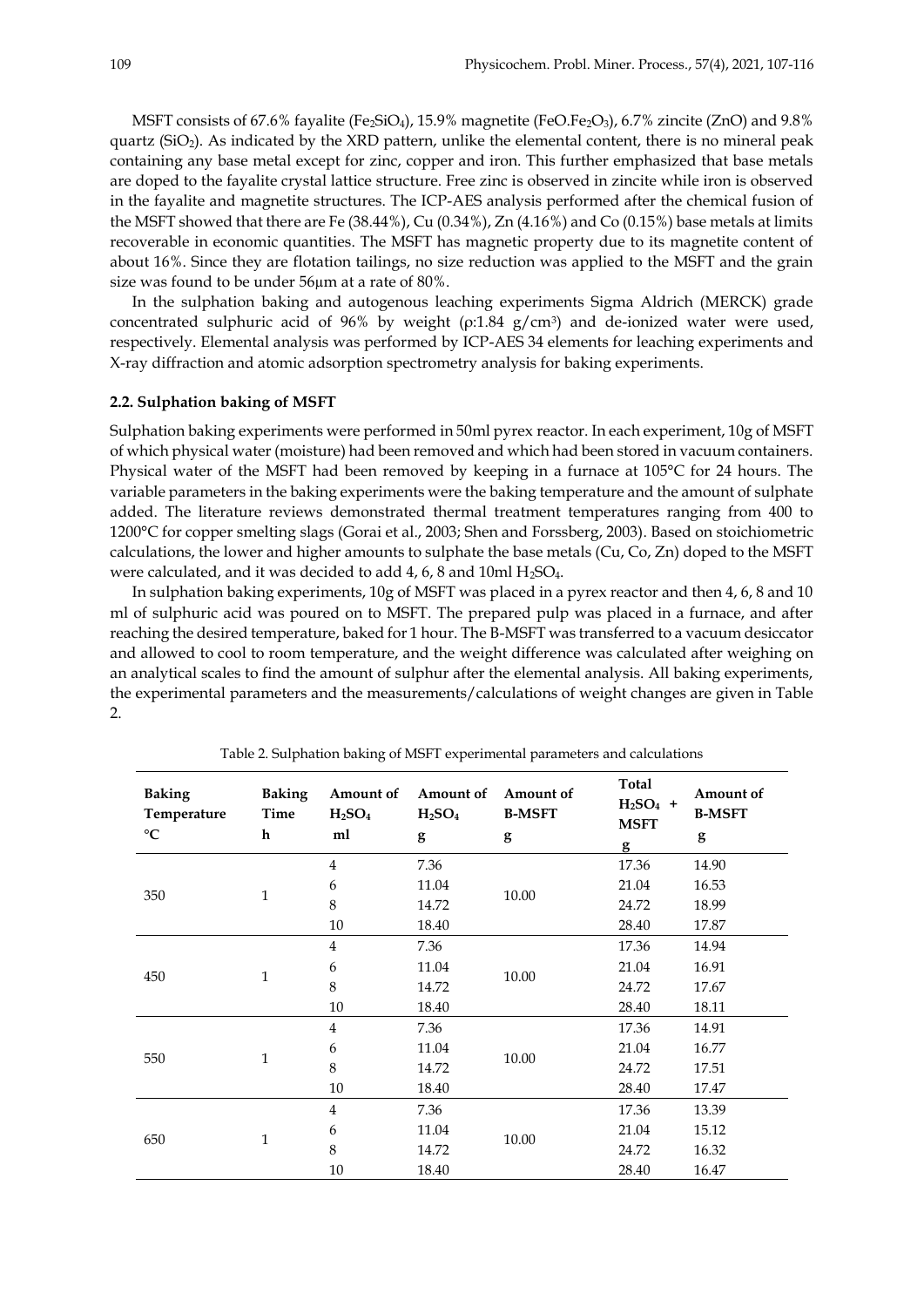The optimization of baking experiments were done at 350°C, 450°C, 550°C, 650°C temperatures, 4, 6, 8, 10 ml acid addition with a constant baking time (1h). After completion of the baking experiments, B-MSFTs were weighed and analyzed by XRD analyses to identify the mineralogical transformation of fayalite/ copper sulphur/ magnetite/ zincitte/ quartz.

### **2.3. Autogenous leaching of B-MSFT**

In the autogenous leaching experiments, 10g B-MSFT was used to determine the dissolution behaviour of Cu, Zn and Co metals in 50°C de-ionized water with 1 h leaching time at atmospheric pressure for all experiments.

Autogenous leaching experiments were performed in a 600ml pyrex reactor that was placed in a bath whose temperature was controlled by a thermocouple within a constant agitation speed of 400rpm to keep all the particles in suspension form and  $1/10$  solid/liquid (w/v) as shown in Fig 2.

After completion of the autogenous leaching experiments, the leachates were separated by vacuum filtration followed by de-ionized water washing to pour both dissolved ions into the pregnant solution. Then, the washed leachates were dried in a furnace for 8h at 75±5°C and analyzed for Co, Cu, Zn and Fe by ICP-AES analyses to calculate the base metal extraction recoveries.



Fig. 2. Autogenous leaching experimental procedure

#### **3. Results and discussion**

## **3.1. Mineralogical transformation of MSFT**

Sulphation baking results in liberation of base metals from fayalite complex which is known as nonsoluble slag. Metal sulphates are generated according to baking with sulphuric acid. The reactions in baking process summarized by Altundoğan and Tümen (1997) and Uzun et al. (2016) are shown below:

$$
MO + SO_3 \to MSO_4 \tag{1}
$$

$$
2MO SiO2 + 2H2SO4 \rightarrow 2MSO4 + H4SiO4, (where M: Fe, Co, Cu, Zn)
$$
 (2)

The sulphation baking process, which was the first chemical stage of the experimental studies, aimed to determine the effects of thermal pre-treatment for separation of the base metals doped to the fayalite crystal structure from the amorphous phase and for selectivity. During the baking process, the amount of sulphuric acid and the temperature were investigated, and it was tried to determine the optimum conditions for sulphation of base metals at high level. Sukla et al. (1986) reported the boiling point of sulphuric acid as 337°C. Altundoğan and Tumen (1990, 1997) reported that iron in the form of fayalite transforms to hematite at 700°C. Therefore the baking processes were performed at the temperatures of 350°C, 450°C, 550°C and 650°C with the addition of 4, 6, 8 and 10ml of H2SO4. The X-ray diffraction patterns obtained from B-MSFTs to which sulphation baking was applied at all temperature conditions with the addition of 6 and 8 ml of H<sub>2</sub>SO<sub>4</sub> are given in Fig. 3A1-A5 and Fig. 3B1-B5. X-ray diffraction patterns show the transformation of fayalite to hematite, base metal sulphates, iron sulphate and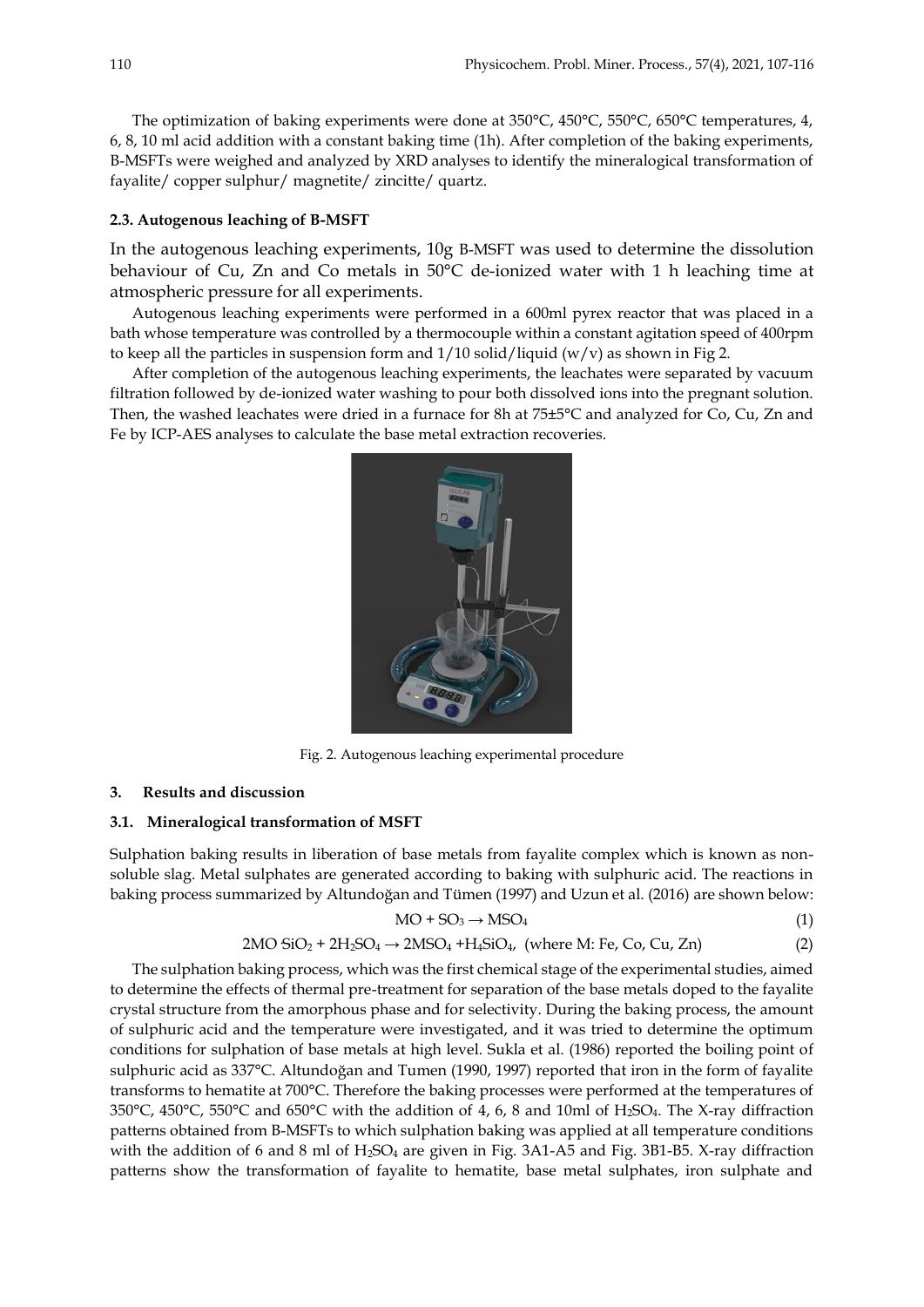amorphous silica or quartz, magnetite to hematite, zinc oxide to zinc sulphate due to sulphation baking. The base metals (Cu, Co, Zn) and iron are most stable in silicate forms as shown in Fig. 1, Fig. 3A1 and Fig. 3B1. Based on stoichiometric calculations, it was determined that the addition of 6ml and 8ml of acid is the optimum condition for sulphation baking, and experiments were also performed with addition of amounts lower and higher than these values (i.e. 4ml and 10ml). Therefore, it was deemed



F:Fayalite; CS:Copper Sulphur; Q:Quartz; M:Magnetite; ZO:Zincitte; CoS: Cobalt Sulphate ZS: Zinc Sulphate; IS: Iron Sulphate; H: Hematite; G:Gothite

Fig. 3. Mineralogical transformation of MSFT to B-MSFT at different baking temperature with (A)6ml and (B) 8ml acid addition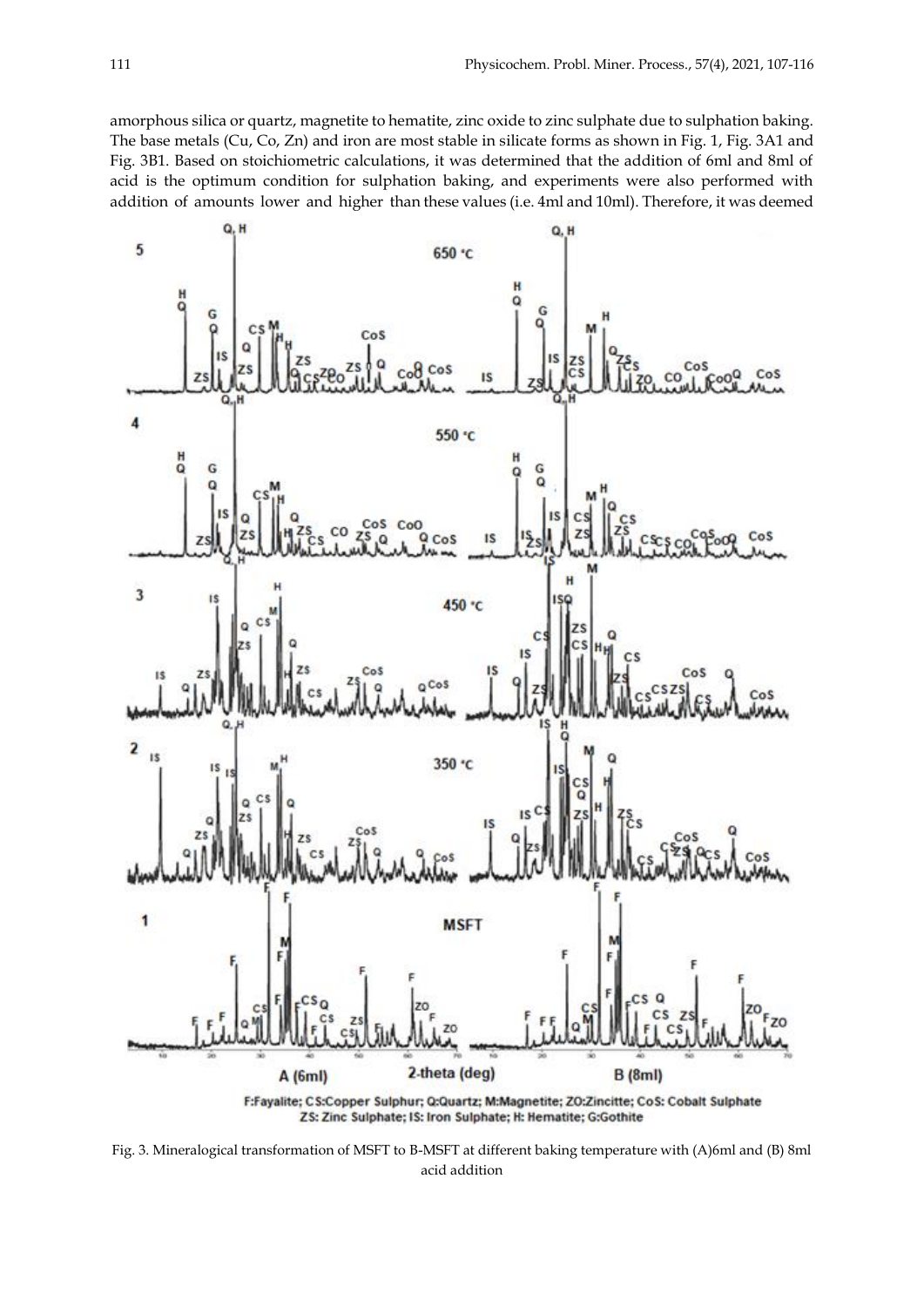sufficient to obtain X-ray diffractions for 6 and 8ml. When the patterns were compared, it was found that the transformations show almost same behaviour. With both the added amounts of acid, it was observed that the fayalite structure decomposes starting from 350°C, and that the base metals doped to its structure were sulphated. During the baking process performed at  $350^{\circ}$ C, the peaks at  $25\theta$ ,  $31\theta$ ,  $35\theta$ , 520 and 610, which are among the most important fayalite peaks, were transformed to quartz, hematite, copper sulphate and magnetite peaks (Wang et al., 2019). This is a transformation expected based on Eq1 and Eq2. The noise seen in the patterns obtained at 350°C and 450°C was replaced by clear sharpy peaks as the temperature was increased up to 550°C and 650°C. This is an evidence of replacement of the silica in the amorphous phase by the crystal quartz, meaning that the bonds of the slag structure break to transform to new crystals and the liberation of base metals. The baking processes performed at 350°C with the addition of 6 and 8ml of acid (Fig. 3A2,3B2) resulted in 52.7% and 55.1% iron sulphate; 8.2% and 7.4% zinc sulphate, 10.7% and 6.5% hematite and 9.5% and 11.9% quartz, respectively. Iron sulphate transformed to hematite with increasing temperature (Fig. 3A4, 3B4, 3A5 and 3B5) (Wang et al., 2019). Altundoğan and Tumen (1997) observed steady decline in the iron sulphate concentration for roasting temperature of 450°C to 650°C. These negative trends are explained by the following reaction (Tümen and Bailey, 1990);

$$
Fe_2(SO_4)_3 \to Fe_2O_3 + 3SO_3 \text{ (or } SO_2-0,5O_2)
$$
 (3)

Transformation of zincite to zinc sulphate, copper sulphur to copper sulphate/magnetite and fayalite to iron sulphate/quartz were observed with both acid dosages at 350°C, and when the temperature was increased, cobalt was separated from fayalite and transformed to the cobalt sulphate form. When 8ml of acid was added during the baking process, the iron sulphate phase continued to exist unlike the addition of 6ml at 550°C and 650°C (Fig. 3B4, 3B5). This was emphasized as being as a result of the presence of excess  $SO_3$  as shown in Equation 1(Yang et al., 2010). Fig. 3B2, B3, B4 and B5 show that the amounts of the sulphate phases resulting from the baking process an acid dosage of 8ml at 350°C and 450° were more that those resulting from the addition of 6ml. In these patterns, the peak number of copper sulphate, zinc sulphate and iron sulphate were higher and the intensity values were stronger than 6ml acid addition.

## **3.2. Extraction of base metals**

During the baking process, the mineralogical transformations of the MSFT were completed at different temperatures and with different acid additions. Apart from the B-MSFTs, of which the XRD patterns are shown in Fig. 3, the B-MSFTs produced at the same temperatures by adding 4ml and 10ml of acid undergone autogenous leaching under atmospheric conditions and the base metal extraction lines shown in Fig. 4 were obtained. The curves showing the effect of baking with different amounts of acid at the same temperatures demonstrate increased dissolution values of the base metals when the acid dosage was increased to 8ml. The highest recovery at 350°C, 450°C and 550°C was obtained from the B-MSFTs produced with an acid dosage of 8ml.

It can be said that the obtained recovery values are among the highest ones when compared to those obtained in similar studies in the literature (Tümen and Bailey, 1990; Yang et al., 2010; Muravyov et al., 2012; Nadirov et al., 2013; Miganei et al., 2017). Under all conditions at the dosage of 8ml, the recovery of all base metals were ≥93%. Almost the entire amount of the copper was recovered at 550°C and 650°C. Altundoğan and Tumen (1997) reported the maximum copper extraction of about 90% following roasting at 500°C, which then decreased, first slightly 85% at 650°C, then sharply to practically zero at 700°C. Despite the increase seen in the recovery rates of the base metals with increasing temperatures of baking, the recovery rates of iron decreased sharply particularly at 650°C. Based on this situation, the B-MSFTs produced at all temperature conditions with acid dosages of 6ml, 8ml and 10ml were analysed for sulphur, and provided in Fig. 5 in comparison with the dissolution rates as the secondary axis. As seen in the Fig., unlike the base metals of which the dissolution values tend to increase, the amount of sulphur and the dissolution behaviour of iron showed the same trend and decrease behaviour. As seen in the XRD patterns, this confirmed that decreased amounts of sulphur and insolubility of iron cause oxidization of iron sulphate leading to hematitization. The graphs show that the recovery of Fe and the amount of sulphur are at the lowest levels at 650°C with the low acid dosage (i.e. 4ml). At the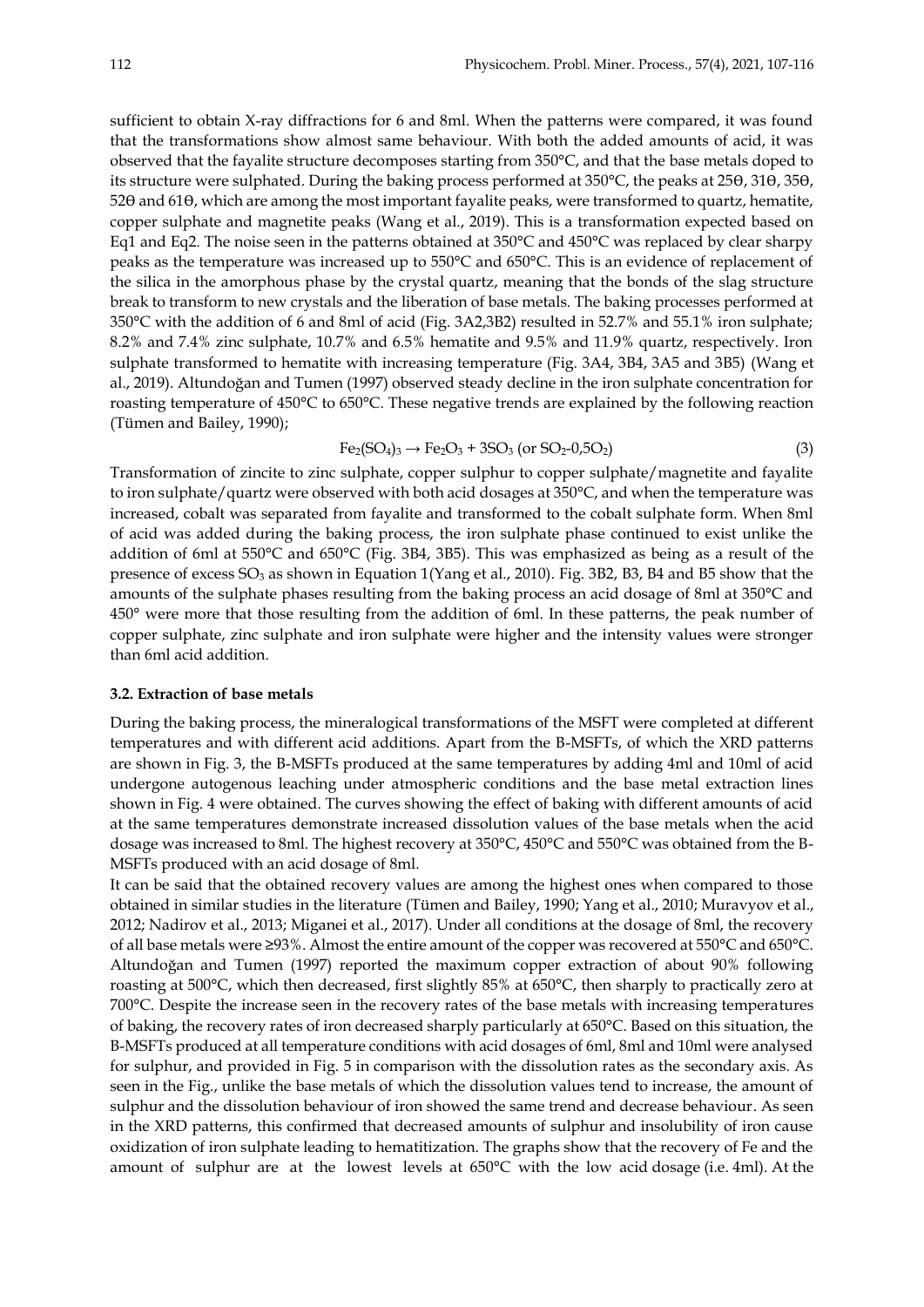

Fig. 4. Effects of H2SO<sup>4</sup> dosages in baking at different temperatures on extraction of base metals in autogenous leaching (a. 350°C, b. 450°C, c.550°C, d.650°C)

same temperature, the recovery of iron and the amount of sulphur increased with increasing acid dosages.

When all conditions are examined at the dosage of 6ml, the extractions of Cu, Co, Zn are 89%, 87%, and 86%, respectively, at 350°C; 94%, 91% and 90%; respectively, at 450°C; 96%, 91% and 90%, respectively, at 550°C, and 97%, 89% and 90%, respectively, at 650°C (Fig.4). When the acid dosage was increased to 10ml, lower recovery rates compared to 6 and 8ml were obtained as a result of autogenous leaching of B-MSFTs produced at temperatures up to 650°C. These decreasing of metal extractions with 10ml acid dosage at 350°C, 450°C and 550°C baking temperatures may be due to the partial pressure of SO<sup>2</sup> gas during the baking process, because of the very excessive amount up to 8ml.

Copper has the highest recovery rate (at which the CuSO<sup>4</sup> formation is greatest) under all conditions, 650°C being the condition with the highest value. This is caused by two factors as seen in the XRD patterns of the MSFT and B-MSFTs;

- i. MSFT contains copper not only in the form of doped to fayalite but also as free minerals and metallic forms,
- ii. Hematitization was at the highest level at 650°C, and the catalytic effect of hematite to produce  $CuSO<sub>4</sub>$  in sulphation baking is an important point mentioned in the literature (Prasad and Pandey, 1999; Uzun et al., 2016).

The consistence of the dissolution behaviour of Zn and Co, of which the recovery rates are almost the same under all conditions, are examined in Fig. 6. If Co and Zn dissolve in identical proportions, it can be assumed that Co is uniformly doped in the zincite phase (Adeel et al., 2021). The peak of zincite (2Ɵ:68) disappears, in the XRD pattern of MSFT by the baking process and this peak substitutes with cobalt sulphate in the XRD patterns of B-MSFT.

#### **4. Conclusions**

Sulphation baking and autogenous leaching experiments were conducted for recovery of the base metals (Cu: 0.34%, Zn:4.16%, Co:0.15%), of which a large part is doped to the fayalite phase, in the copper smelter slag's tailings which was re-used by flotation method as copper source. Firstly, the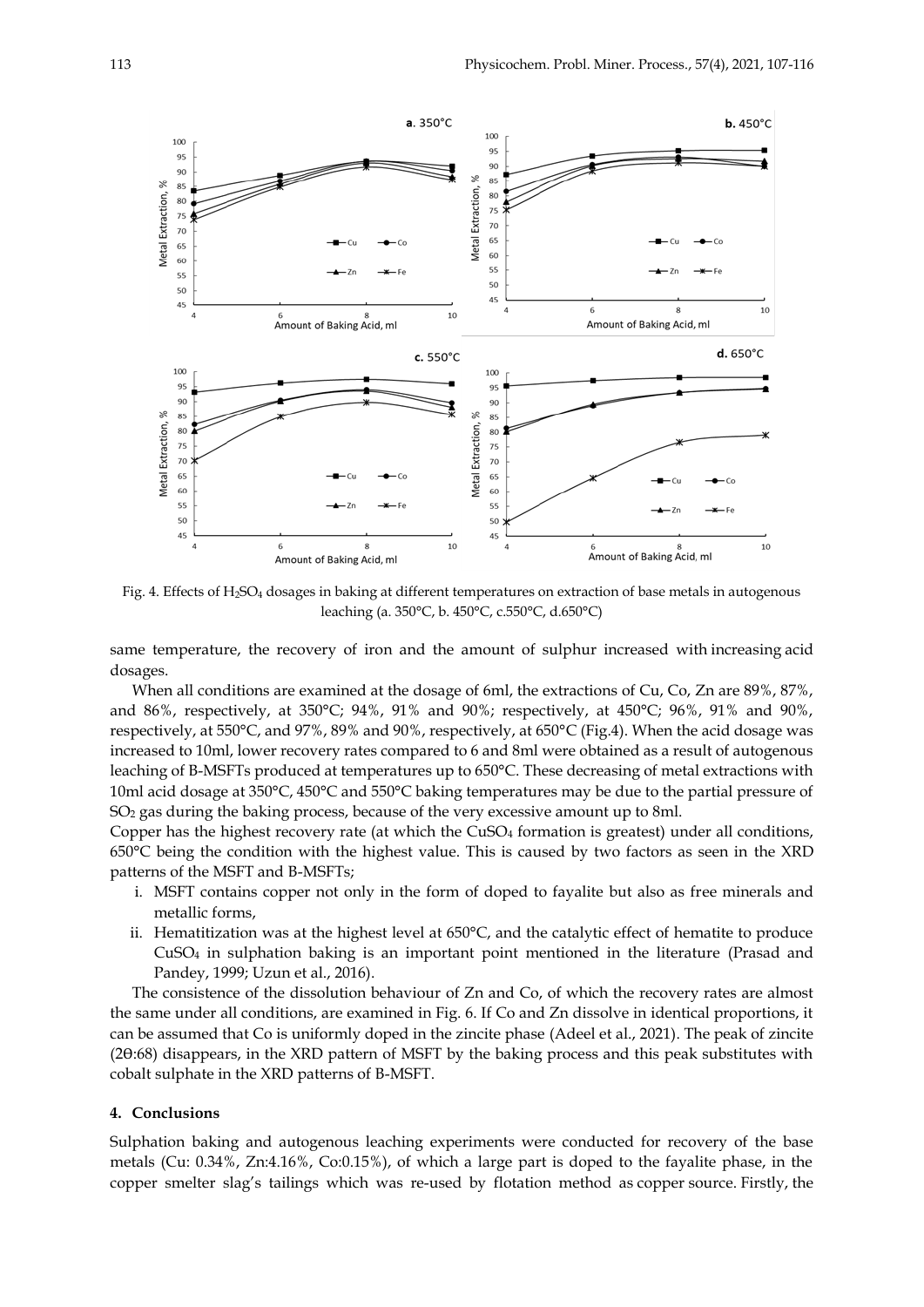

Fig. 5. Trend line between amount of sulphur in B-MSFTs and metal dissolution of base metals/iron



Fig. 6. Relationship between dissolution behaviour of Co and Zn

doped base metals in the insoluble glassy amorphous MSFT were made free and soluble phases through sulphating at high-temperature treatment, and the fayalite phase decomposed completely to transform to copper sulphate, zinc sulphate, iron sulphate, hematite, zinc oxide and quartz at 350°C. Since sulphated metals are a kind of metal salts which are autogenously soluble in water, to dissolve the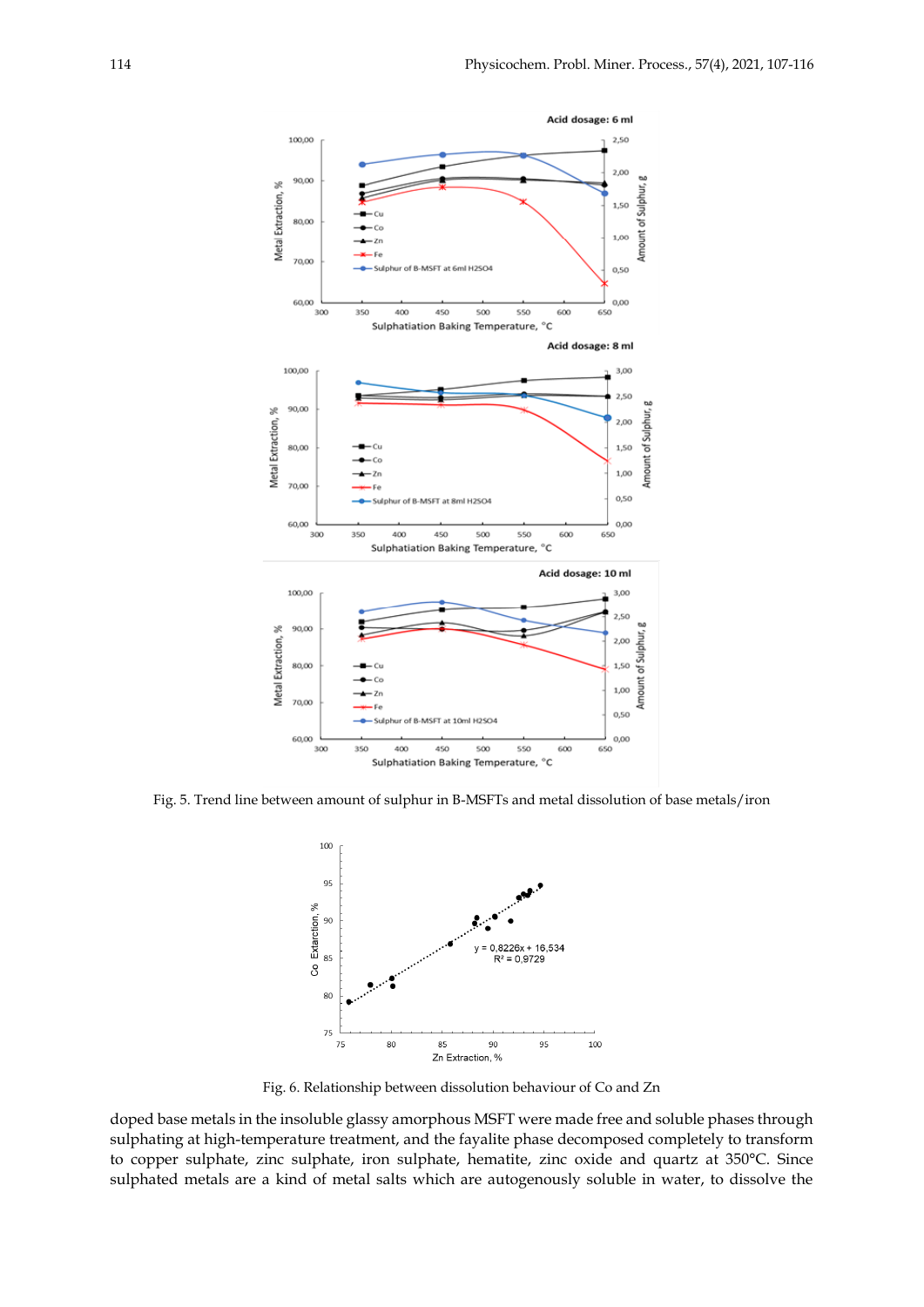copper, zinc and cobalt only water was used in leaching experiments. During this stage, iron also dissolved because transforming to its sulphated forms, but with increasing baking temperatures, its dissolution values decreased from 90% to 49% at 650°C due to hematitization. Under the same conditions, the base metals Cu, Co and Zn dissolved at rates of 96%, 80% and 81%, respectively. With respect to mineralogical transformation, the fayalite phase, which completely decomposed at 350°C, was replaced by doped Co, Cu and Zn sulphates in a crystal lattice structure and iron was replaced by its oxides with increasing temperature and also due to the presence of SO<sub>2</sub>. At the acid dosage of 10ml, at which the recovery rates of base metals are the highest, the recovery rates of Cu, Co and Zn are 99%, 95% and 95%, respectively, as a result of baking at 650°C. The fact that copper has the highest recovery rate under all conditions can be explained by the fact that it is also present in MSFT as free minerals and metallic forms, and that hematite shows a catalytic effect on sulphation of copper with increasing formation of hematite. The dissolution values of Co and Zn showed the same behaviour under all conditions, fitting with the model of  $y = 0.8226x + 16.534$  with a R<sup>2</sup> value of ≥97%. This indicated that, as seen in the B-MSFT XRD patterns, Co and Zn are doped to fayalite and liberated together (transformation of the fayalite peak at 2Ɵ:52 to cobalt sulphate and zinc oxide) or cobalt is doped to the zincite structure (disappearance of the peak at 20:68, transforming to Cobalt sulphate) and sulphated together.

#### **Acknowledgments**

The supply of MSFT samples by Eti Bakır A.Ş. is thankfully acknowledged.

## **References**

- ADEEL, M., SAEED, M., KHAN, I., MUNEER, M., AKRAM, N., 2021. *Synthesis and Characterization of Co–ZnO and Evaluation of Its Photocatalytic Activity for Photodegradation of Methyl Orange*. ACS Omega 6, 1426–1435.
- CARRANZA, F., IGLESIAS, N., MAZUELOS, A., ROMERO, R., FORCAT, O., 2009. *Ferric leaching of copper slag flotation tailings.* Miner. Eng. 22, 107–110.
- DİMİTRİJEVİC, M.D, UROSEVİC, D.M, JANKOVİC, Z.D., 2016. *Recovery of copper from smeltıng slag by sulphatıon roastıng and water leachıng.* Physicochem. Probl. Miner. Process.52(1), 409-421.
- GABASIANE, T.S., BHERO, S., DANHA, G., 2019. *Waste management and treatment of copper slag BCL, Selebi Phikwe Botswana: Review.* Procedia Manuf. 35, 494–499.
- GORAI, B., JANA, R.K., PREMCHAND, 2003. *Characteristics and utilisation of copper slag - a review.* Resources Condervation and Recycling, 39(4), 299-313.
- HERREROS, O., QUIROZ, R., MANZANO, E., BOU, C., VIÑALS, J., 1998. *Copper extraction from reverberatory and flash furnace slags by chlorine leaching.* Hydrometallurgy 49, 87–101.
- LI, S., PAN, J., ZHU, D., GUO, Z., XU, J., CHOU, J., 2019. *A novel process to upgrade the copper slag by direct reductionmagnetic separation with the addition of Na <sup>2</sup> CO<sup>3</sup> and CaO.* Powder Technol. 347, 159–169.
- LI, Y., PAPANGELAKIS, V.G., PEREDERIY, I., 2009. *High pressure oxidative acid leaching of nickel smelter slag: Characterization of feed and residue.* Hydrometallurgy 97, 185–193.
- MIGANEI, L., GOCK, E., ACHIMOVIČOVÁ, M., KOCH, L., ZOBEL, H., KÄHLER, J., 2017. *New residue-free processing of copper slag from smelter.* J. Clean. Prod. 164, 534–542.
- MIKODA, B., POTYSZ, A., KMIECIK, E., 2019. *Bacterial leaching of critical metal values from Polish copper metallurgical slags using Acidithiobacillus thiooxidans.* J. Environ. Manage. 236, 436–445.
- NADIROV, R.K., SYZDYKOVA, L.I., ZHUSSUPOVA, A.K., USSERBAEV, M.T., 2013. *Recovery of value metals from copper smelter slag by ammonium chloride treatment.* Int. J. Miner. Process. 124, 145–149.
- PEREDERIY, I., PAPANGELAKIS, V.G., 2017. *Why amorphous FeO-SiO2 slags do not acid-leach at high temperatures.* J. Hazard. Mater. 321, 737–744.
- PEREDERIY, I., PAPANGELAKIS, V.G., MIHAYLOV, I., 2012. *Nickel smelter slag microstructure and its effect on slag leachability, in: TMS Annual Meeting.* Minerals, Metals and Materials Society, pp. 225–237.
- PRASAD, S., PANDEY, B.D., 1999. S*ulphation Roasting Studies on Synthetic Copper-Iron Sulphides with Steam and Oxygen.* Can. Metall. Q. 38, 237–247.
- SCALES, M., 1986. Smelter modernization. Can. Min. J. 107, 44–50.
- SHEN, H., FORSSBERG, E., 2003. *An overview of recovery of metals from slags*. Waste Manag. 23, 933–949.
- SONG, S., SUN, W., WANG, L., LIU, R., HAN, H., HU, Y., YANG, Y., 2019. *Recovery of cobalt and zinc from the leaching*